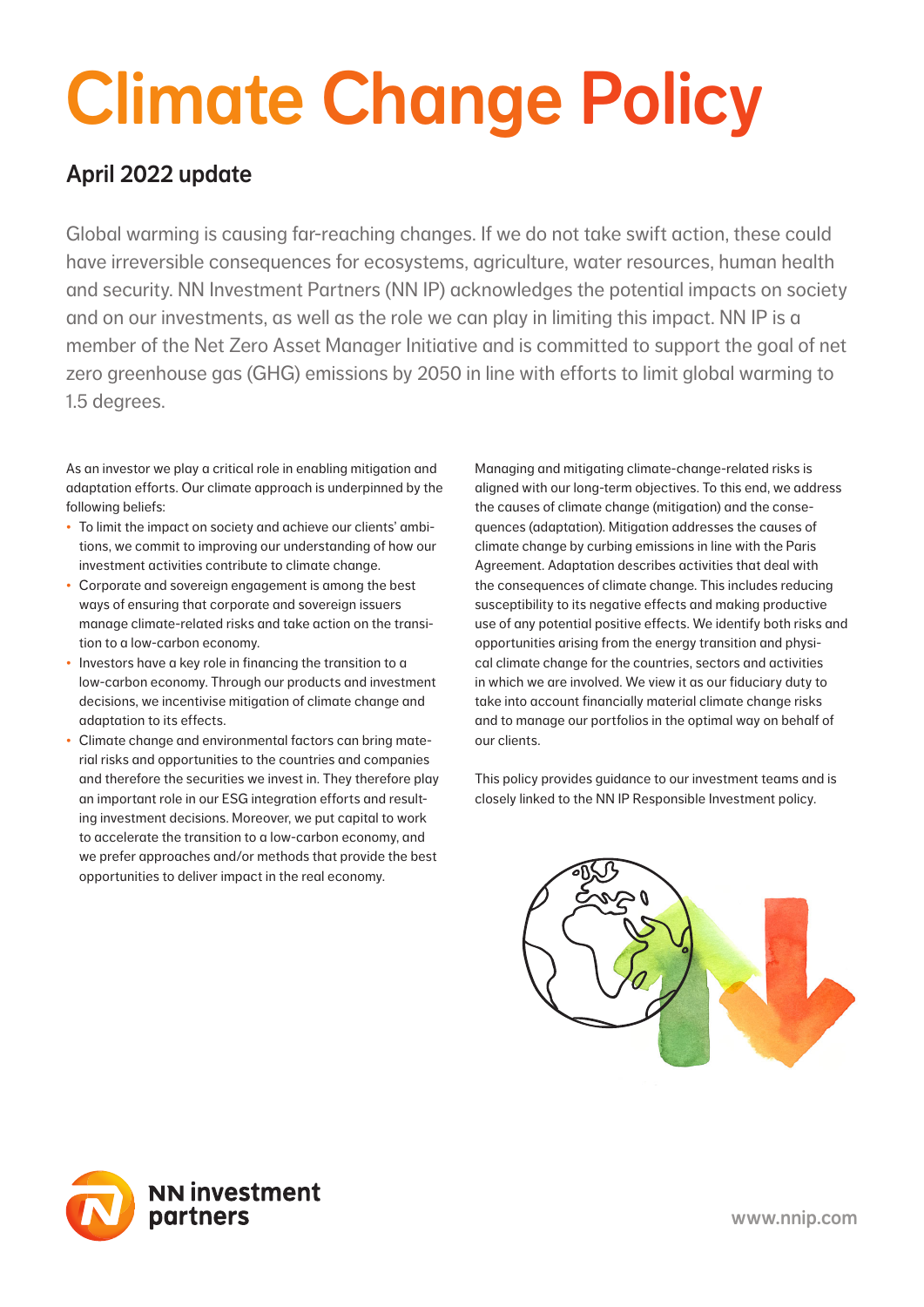

#### Climate change governance

NN IP has implemented g governance structure that provides the leadership and support needed to implement our climate policy across the business. Within this structure, ownership of climate-related issues is assured through the identification of key roles and responsibilities.

NN IP is a member of the global Net Zero Asset Managers Initiative, and we have committed to support the goal of net zero greenhouse gas (GHG) emissions by 2050. At NN IP Board level, responsibility for this commitment lies with our Chief Executive Officer (CEO), who also provides oversight of climaterelated risks and opportunities.

Advising the CEO and the board directly on sustainability issues including climate change is part of the role of our Chief Sustainability Officer (CSO).

The Responsible Investing Strategy and Implementation Steering Committee (RI SISC) drives the development of our RI ambition across the organisation and reports to the ESG Committee as well as to the board and provides input to the CEO on climate, facilitating the involvement of senior management in climate matters. It ensures that climate-related risks and opportunities are integrated into our strategy and embedded in the broader RI framework.

To drive the development and roll-out of our approach to climate change, we have also created a Climate Change Task Force consisting of the CSO, the head of Fixed Income & Responsible Investing and members of the Responsible Investing team.

#### Our Net Zero commitment

NN IP is committed to achieve net zero emissions by 2050 for the corporate and sovereign bond portfolios in scope of our Net Zero Asset Manager Commitment. For the corporate investment portfolio, a 25% CO2 reduction reference target by 2025 and a 45% reduction target by 2030 has been set. In the near future we aim to further increase our scope by developing new products that enable investors to invest in Paris Aligned products, and support our clients with their climate ambitions.

NN IP aims to reach these reference targets via a bottom-up corporate Paris alignment approach in which we focus on real world impact. The corporate portfolios in scope will be transitioned towards the global goal of net zero emissions by 2050 by decarbonizing portfolios and by increasing investment in climate solutions. Active ownership plays an integral role in this strategy. For sovereign portfolios, a strategy has been developed by following the approach as laid down in the IIGCC PAII Net Zero Investments Framework. In this strategy sovereign bonds are scored against a climate scoring methodology, which consists of a set of current and forward- looking climate related indicators. For new or re-investments, there is preference for allocation to issuers performing better on climate and/or eligible green bonds. NN IP will seek to further increase dialogue activities with sovereigns.

#### We put our views into practice by:

- 1. Integrating climate change in our investment process by using our materiality framework and ESG Lens and by measuring the carbon footprint of our funds where deemed relevant.
- 2. Stimulating investee companies and governments to transition to a low carbon economy in line with Paris Agreement

We aim to find the right mix between encouraging corporations and issuers to make the transition to a low-carbon economy and further stimulating those that are already contributing.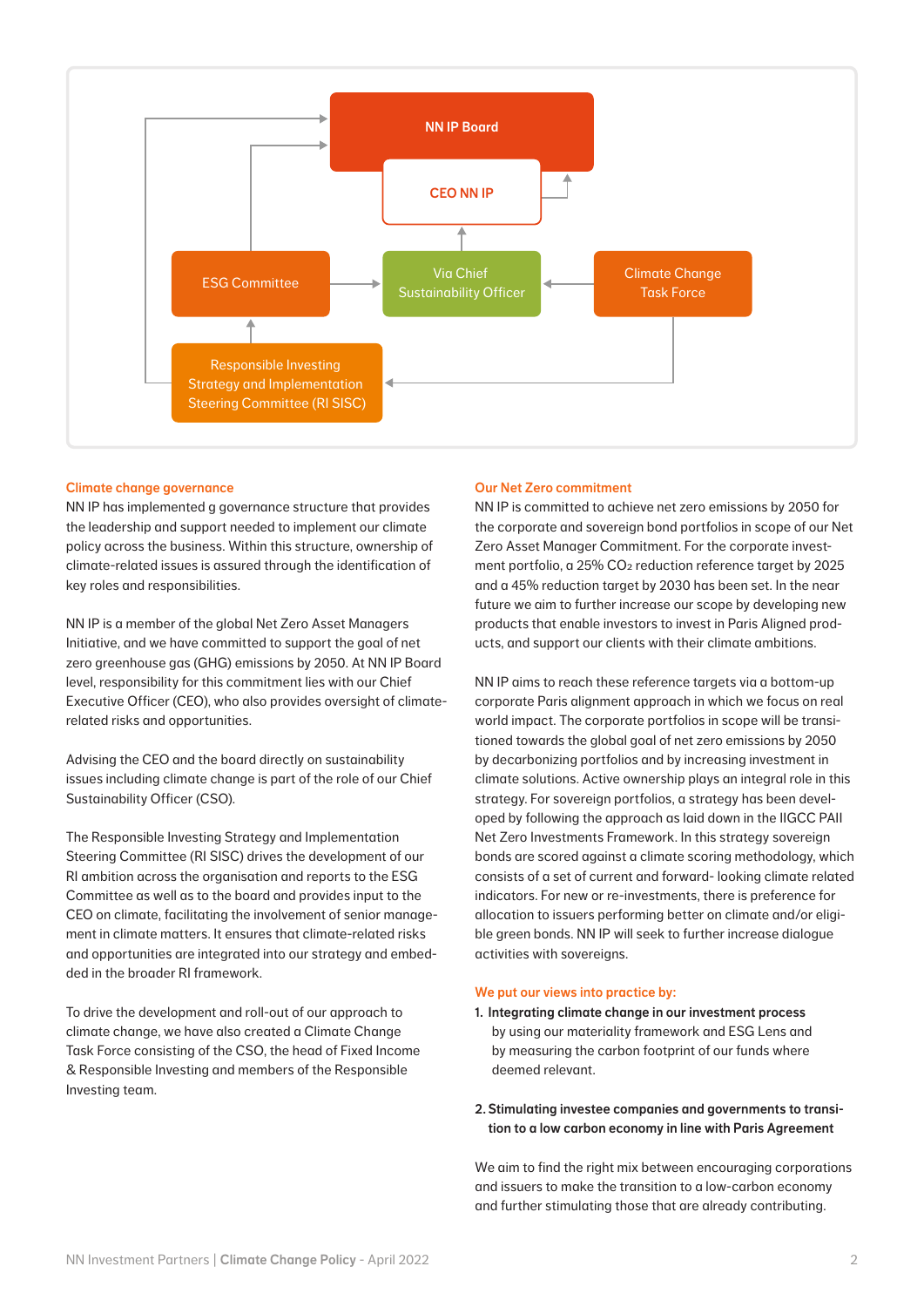Our sustainable and impact strategies do this by:

- Investing in companies that already contribute to reducing carbon intensity.
- Investing in solution providers that support the transition to a low-carbon economy.

### 3.Using active ownership to create change

In our active ownership activities, we incentivise companies and countries to align with the Paris Agreement, implement a strong governance framework, and disclose their emissions, targets and progress on climate change issues. In the future we also aim to further engage with countries on the need to align with the Paris Agreement. We have set an escalation strategy in place for those cases where engagement does not provide sufficient progress.

Through voting and engagement, we use our influence to generate a positive impact while contributing to the transition to a low-carbon economy. We do this for example through the following means:

- We engage with oil and gas companies on the risks of climate change and the need to transition to a low-carbon economy. In this, we collaborate with PRI and the Climate Action 100+ initiative.
- We engage with electric utilities on the need to transition to a low-carbon economy, either directly or through collaborative efforts with PRI and the Climate Action 100+ initiative.
- We engage with palm oil growers, traders and regional banks on the risks associated with deforestation.
- We engage with companies in the soy sector on deforestation-related risks in their supply chain.
- We engage with Indonesia and Brazil on the crucial role of tropical rainforests in tackling climate change and protecting biodiversity.
- For our Green bond strategy we actively engage with all issuers in portfolio on climate change and for the purpose of green bond issuance.

We use our voting rights on climate change by:

- Voting for shareholder proposals that request companies to reduce GHG emissions in line with the Paris Agreement goals and provide climate related disclosures in line with the Task Force on Climate-related Financial Disclosures (TCFD) guidelines (and similar requests).
- Voting against re-election of boards if the company has failed to set net zero emissions targets by 2050 or sooner (only for CA 100+ companies).
- Voting against the re-appointment of the chair if the company has not disclosed GHG emissions reduction targets for at least scope 1 and 2 (only for companies for which GHG emissions are considered financially material)1.
- Voting against re-election of board members from companies that do not disclose their scope 1,2 and 3 emissions.
- Voting against the re-appointment of the chair if the company has not committed to become net zero by 2050 or sooner (only for CA100+ companies).
- Voting against annual accounts and reports if a company fails to report according to the TCFD recommendations (only for companies for which GHG emissions are considered financially material).
- Voting against renumeration policy and report cases if a company has not incorporated climate change performance elements in the executive renumeration scheme.
- Companies that disclose a net zero transition plan and provide a routine vote on the implementation of this plan ('say on climate') are assessed on a case-by-case basis. NN IP may abstain or vote against such plans in case they are not considered to be in line with the Paris Agreement goals.

# 4. Achieving greenhouse gas emissions reductions in the real world economy

NN IP is dedicated to supporting the goal of net zero greenhouse-gas emissions by 2050. Our strategy for net zero is focussed on achieving reductions in emissions in the real world economy in a just way. This means that we prefer to decarbonize portfolios through voting and engagement with companies and governments whose securities we invest in. The corporate and sovereign portfolios in scope will be transitioned towards net zero through decarbonization and increasing investment in climate solutions. Active ownership plays an integral role in this strategy.

We measure and report on the CO<sub>2</sub>e emissions of our sustainable and impact corporate strategies. Further, we take an engagement-led (dis)investment approach in stimulating the transition to a low-carbon economy. In some cases, however, engagement is not deemed feasible and is unlikely to change a company's conduct or involvement in specific business activities. In those cases, we have set the following restrictions:

- We restrict investments in companies that derive more than 20% of their revenue from thermal coal mining.
- We restrict investments in companies that derive more than 20% of their total revenue from oil sands extraction. In addition, we restrict on a firm-wide basis pipeline operators that are involved in oil sands transportation projects that are in dispute, and when engagement is not expected to achieve the desired results.

For our sustainable and impact strategies we have set stricter criteria:

- For thermal coal, the threshold is set at 5% of revenue. Furthermore, these strategies will not finance electricity utilities involved in constructing additional coal- or nuclear-based power production installations.
- For unconventional oil and gas, we apply a maximum revenue threshold of 5% of combined exposure to all forms of uncon-

<sup>1</sup> Scope 1 emissions refer to the direct emissions from the company. Scope 2 emissions are indirect emissions stemming from the company's energy purchases. Scope 3 emissions are emissions from elsewhere in the value chain, including upstream and downstream operations.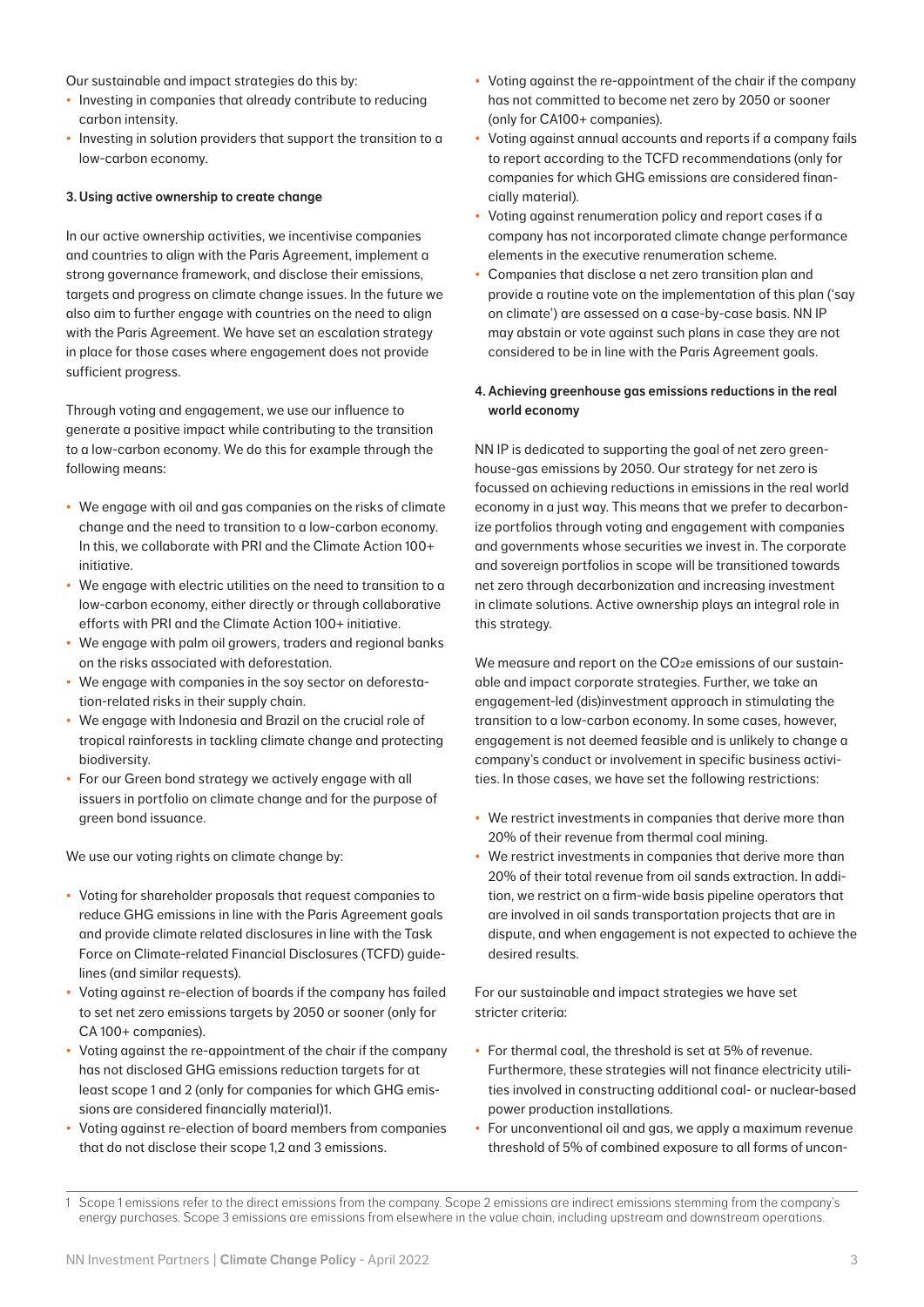ventional oil (shale, oil sands and Arctic). These strategies also do not finance companies with expansion plans for unconventional oil and gas extraction.

# 5. Support transparency, commitments and advocacy on climate change

By endorsing and actively participating in international initiatives, we underline our ambition and approach to responsible investing and corporate governance. We do not simply sign up as a passive member of these initiatives; rather, as a global asset manager we recognise our responsibility to invest time and effort into supporting their ambitions and achieving well-aligned results. We support and endorse the following affiliations and associations focused on topics related to climate change:

- We formally support the Task Force for Climate-related Financial Disclosures (TCFD) and published our first report in line with these guidelines.
- We support the annual climate change information request from the Carbon Disclosure Project (CDP) and ask companies to improve the disclosure of their CO<sub>2</sub> emissions in line with the CDP and TCFD.
- We report to the Dutch regulator on how climate risks are incorporated in our corporate risk framework.
- NN IP is a member of the Institutional Investors on Climate Change Group (IIGCC). Through this membership, NN IP is involved in several working groups and collaborative engagements.
- We signed the Global Investor Statement to Governments on Climate Change (2019, 2021).
- We co-lead the IIGCC infrastructure asset class working group, which includes many of the largest global managers in the infrastructure debt market, with the goal of expanding the scope of the Net Zero Investment Framework to include infrastructure as an additional asset class for the Paris Alignment Investment Initiative.
- We are a member of the Climate Action 100+ initiative. We currently (co-)lead the engagement with several companies such as CEZ, PGE, Rosneft and BASF.2.
- We are a member of the Farm Animal Investment Risk & Return (FAIRR) Initiative and are involved in several engagements on deforestation for the production of palm oil, which is among the leading causes of global warming.
- We signed a financial sector commitment to eliminate commodity driven deforestation.
- We signed the investor expectation statement for job standards & community impacts in the Just transition (2022).

We consistently challenge companies on integrating environmental and climate-related risks into their annual reporting. Further, we expect them to report on and develop targets for Scope 1, 2 and 3 emissions, in line with TCFD recommendations. We are committed to monitoring and reporting on our ESG and specific climate-related activities. We currently report on our progress in our annual Responsible Investing Report and in our TCFD report.

## Next steps

In recognition of the urgency of climate change, we are working on increasing our contribution to the goals laid out by the Paris Agreement and Dutch Climate Agreement.

- In 2022 we will use our climate change scenario tooling to carry out a climate change scenario analysis on our firm level and to assess how we can further integrate this data in our investment by assessing the ability of companies and countries, for which climate risks are material, to what extend they are capable of mitigating or adapting to the risks of climate change or are able to be resilient and to continue to thrive via innovation or providing solutions.
- We aim to further improve our risk management process to identify, assess and manage climate risks and to incorporate these into our organization's overall risk management.
- We will assess how to further implement and measure these incentives to transition to a low-carbon economy.
- We will consider introducing products specifically tailored to contributing to reducing climate risks or supporting climate solutions.
- We will take steps to increase our offering of Paris Aligned investment products.
- We aim to increase the scope of our Net Zero Commitment by having at least one dedicated Paris Aligned investment product available in every asset class by end of 2022.

# Update

This climate statement is part of our ambition to be a leader in responsible investing. The above text fits with NN IP's values and responsible investment policies, as well as our support for the ambitions of the Paris Agreement. The measures included in this document align with these commitments, the Dutch Climate Agreement and the OECD Guidelines for Multinational Enterprises.

The content of this statement was updated in March 2022. To ensure its effectiveness and its continued applicability, this statement will re-evaluated at least annually.

<sup>2</sup> For illustration purposes only. Company names, explanation and arguments are given as an example and do not represent any recommendation to buy, hold or sell the stock.